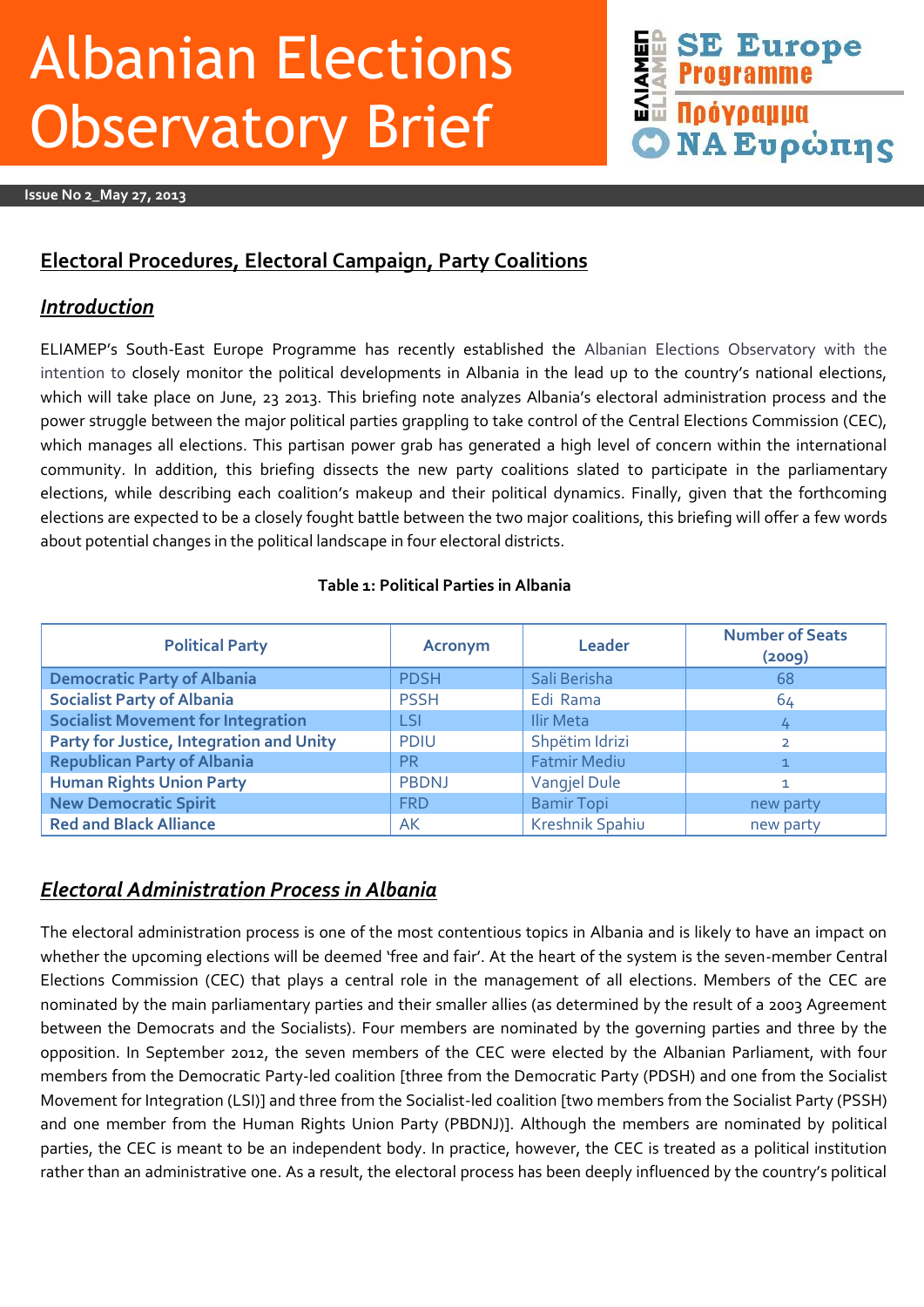elite which has undermined the integrity of the electoral process. Last April, the governing parties' attempts to maintain a majority in the CEC by replacing the member appointed by the LSI illustrated the political significance attributed to this body and the ongoing efforts by parties to seize power.

### *Albanian Parties Political Struggle over Central Elections Commission*

Politics are heating up in Albania as the elections draw closer. At the center of attention is a power struggle between the two major coalitions to take control of the CEC. Last April, PDSH replaced the member of the Socialist Movement for Integration (LSI) with a Republican Party (PR) member, after the Democrats' junior partner quit the ruling coalition. The LSI left the government to join the Socialist-led opposition before the June  $23^{rd}$  elections, a move that changed the political balance in the CEC. The opposition condemned the parliament's decision and argued that there was no legal basis to dismiss the commissioner. By contrast, the ruling Democrats claimed that their move in fact restores political balances of the CEC, based on the 2003 agreement which was designed to give ruling parties a majority in the commission.

Following the replacement of the member of LSI two members of the opposition Socialists and one of the Human Rights Union Party (PBDNJ) left the CEC in protest, which effectively stalled the work of the body by leaving only four members. Although many of the more routine tasks only require a simple majority vote, declaring the validity of electoral results requires a full quorum and five-to-two majority. The opposition has so far refused to nominate new commissioners, calling for negotiations to reshuffle the body. Prime Minister Sali Berisha has rejected the idea of negotiations and any change in the CEC. The fresh political row has caused the malfunctioning of the body and the deep concern of the international community.

The current CEC crisis is symptomatic of weaknesses in the functioning of Albania's democracy. During the twenty-three years since the end of communism the political parties have adopted several electoral legal provisions, some of which noticeably unconstitutional, to maintain control of the electoral administration process. The CEC remains divided along party lines and questions have emerged about whether it will be able to oversee a free and fair election. A case in point was the local elections in 2011. The local elections' final result was verified only by CEC members from the ruling majority. When counting was completed in Tirana, with PSSH candidate Edi Rama ahead by ten votes, the CEC delayed announcing the results by the set deadline, as PM Sali Berisha insisted that votes which were cast in the wrong ballot box, and had initially been treated as invalid, should be counted. In an arguably illegal move, the CEC members appointed by the PDSH-led coalition decided to count the disputed ballots, giving the victory to the PDSH candidate Lulzim Basha.

After these developments the CEC had to be reformed. The opposition Socialists claimed that they lost the key mayoral seat of Tirana unfairly on procedural grounds and blamed the loss on the then Chair of CEC Arben Ristani. They pressured for the reshuffle of the CEC and demanded that Ristani would be replaced from head of the body. The political forces reached a compromise and the CEC was recomposed in September 2012, only to fall back to new controversy shortly after, in April 2013. The fact that for more than two decades the CEC's regulations have not been fully implemented demonstrates the deep crisis that exists in this institution,





**Source: Albanian Council on Foreign Relations**

which has shaken public confidence in the integrity of the electoral process; graph 1 shows the discrepancies between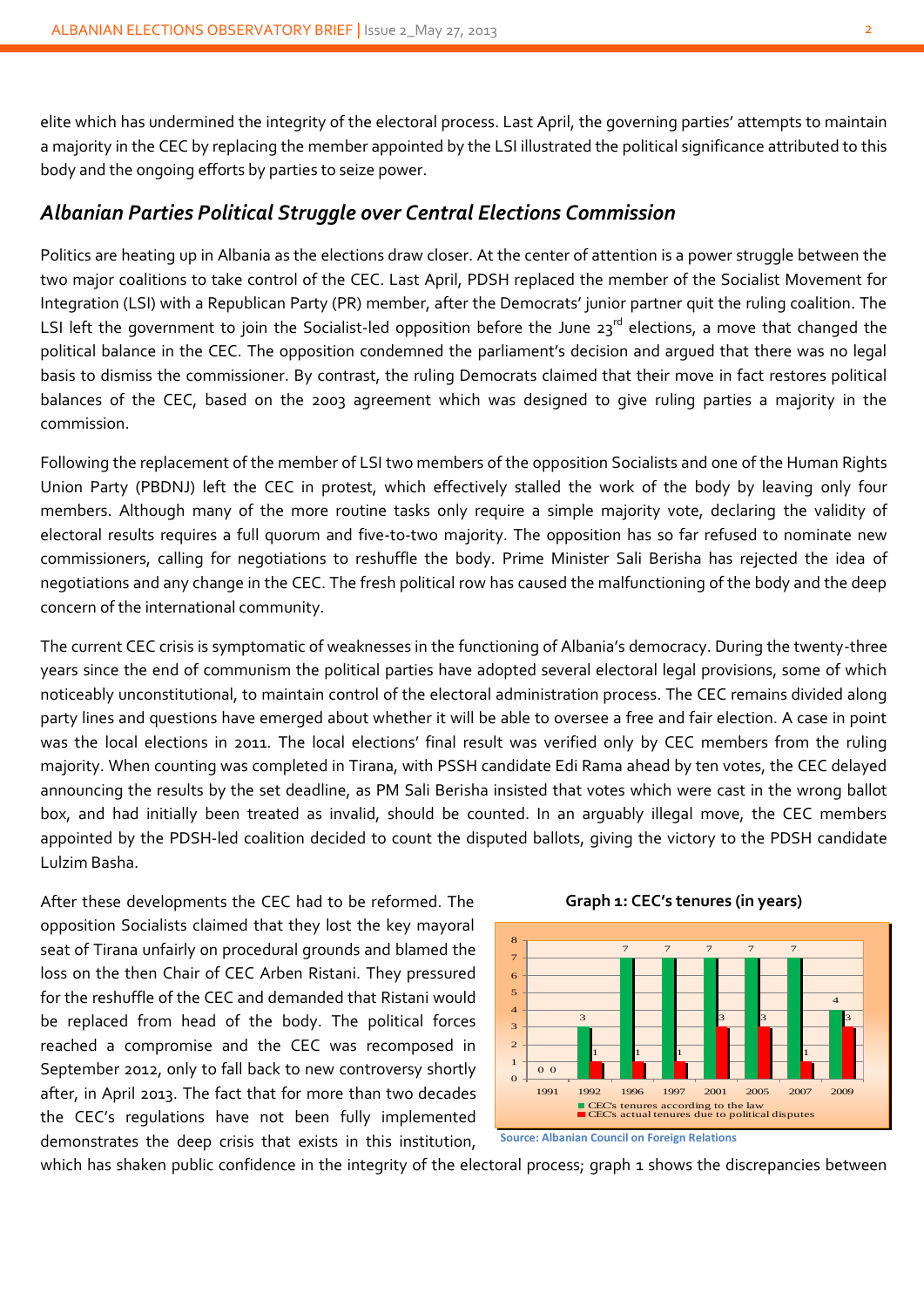the law-stipulated tenures of the CEC and the actual tenures as a result of parties' conflicts and walk-outs. [Source: "*Zgjedhjet dhe Administrimi Zgjedhor në Shqipëri*", Albanian Council on Foreign Relations, 2010].

As Albania's Central Election Commission remains in political deadlock, the potential wider impact should not be easily discounted:

- The CEC's legitimacy is seriously weakened, a development that could potentially undermine the country's ability to hold an election deemed fully credible from the standpoint of international democratic standards;
- Albania may lose an opportunity to increase public confidence in the integrity of the electoral process;
- The domination of CEC by PDSH will likely lead once more to the contestation of electoral results by the other political parties, thus continuing a 'tradition' that weakens the foundations of Albania's democracy ([see Albanian Elections Observatory Brief no.1](http://www.eliamep.gr/wp-content/uploads/2013/04/bn1.pdf)); potential controversies arising after the elections may have to be resolved by the Albanian 'Electoral College', a branch of the Court of Appeals of Tirana;
- The political polarization, which has been on the rise since 2009, will likely continue while Albania's EU membership application may languish progress until its political forces allow independent institutions to function properly.

### *International Concerns*

The CEC crisis has produced fresh concern among the international community. The United States, Albania's greatest ally, and the European Union (EU) have called on the ruling Democrats and the Socialists to negotiate a solution to restore credibility and trust to the CEC and to the electoral process generally. Brussels expressed concern over the political tension in Albania and has urged political parties to ensure there will be free and fair elections to advance the country's bid for EU accession.

When it comes to the US-Albanian relations, the CEC crisis is not the only source of strain. Earlier in the year, Tirana's court rejected murder charges against the officers of the National Guard for the deaths of three opposition protesters on 21 January 2011, a fact that prompted strong reaction from the US Embassy. American Ambassador Alexander Arvizu thought that the development undermined the Albanian judicial system and the perception it could deliver justice in an impartial and transparent manner. The Tirana Court reacted by accusing Ambassador Arvizu of meddling in Albania's internal affairs. Meanwhile, Ambassador Arvizu openly criticised the nationalistic rhetoric of the centennial celebrations, a move that was widely interpreted as a critique directed towards PM Berisha himself.

### *Political Coalitions for June Parliamentary elections*

The two largest political camps in Albania, the governing Democratic Party of Prime Minister Sali Berisha and the Edi Rama's main opposition Socialist Party have announced their election coalition agreements for the upcoming parliamentary election. Berisha will lead a center-right conservative coalition of 25 political parties, while Rama will lead a centre-left coalition comprising 37 parties (see Annex). Two new political parties have opted out of joining any political coalition: the centre-right New Democratic Spirit (FRD) of former President Bamir Topi and the nationalist Red and Black Alliance (AK) of Kreshnik Spahiu. 66 political parties (up from 34 parties in 2009), three independent candidates and two coalitions (down from four in 2009) will participate in the election.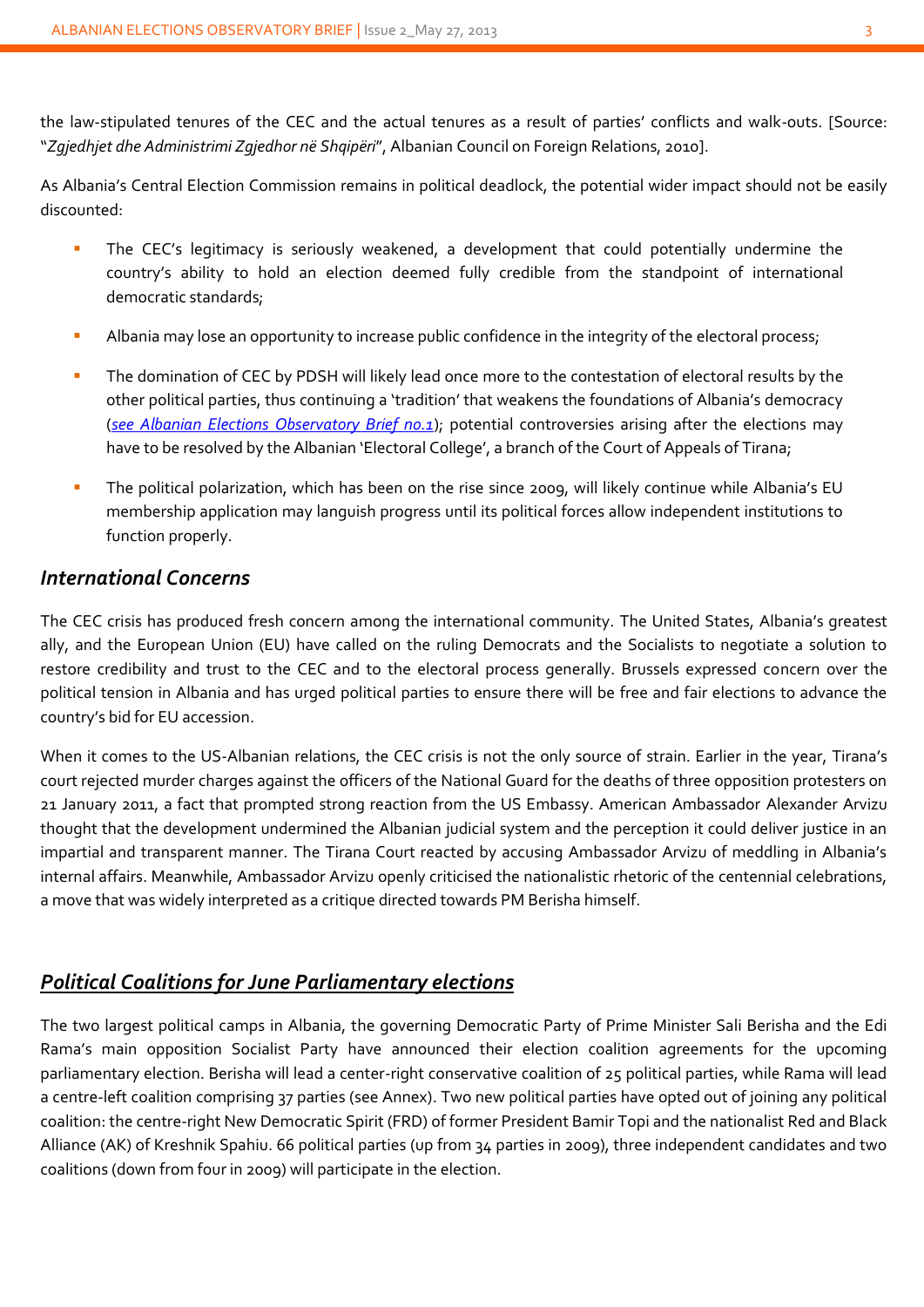### *The PDSH-led 'Alliance for Employment, Welfare and Integration'*

The Democratic Party and its allies formalized the pre-electoral coalition under the name 'Alliance for Employment, Welfare and Integration'. This alliance led by PDSH consists of 25 right-wing and centrist parties, including Berisha's traditional partners: the Republican Party and Nikolle Lesi's Albanian Christian Democratic Movement (LDK). New additions include the Chams' Party for Justice Integration and Unity (PDIU) and Nard Ndoka's Christian Democratic Party (PDK), which in the 2011 local elections were allied with the Socialists, and the Movement for National Development (LZHK). The Democrats hope that these new additions will counterbalance the loss of votes due to LSI's switch of coalitions. They stress that their coalition includes historical right-wing political parties known for their stable electoral base and strong electoral influence in areas such as Tirana and Elbasan.

### *The PSSH-led 'Alliance for a European Albania'*

The Socialist Party formed its 'Alliance for a European Albania' coalition by signing agreements with forty political parties (which fell to 37 partners after some parties failed to meet the legal criteria for registering with the CEC). The most important addition to the coalition of the left is the Socialist Movement for Integration (LSI). This opens a new chapter in the cooperation between these two biggest left-wing political parties. LSI was formed as splinter party from PSSH in 2004, quickly establishing itself as the third force in Albanian politics; it assumed the role of 'kingmaker' and tipped balance of power in subsequent elections. For example, LSI played a significant role in the Socialists' defeat in the June 2005 elections. Later, LSI played an important role in the 2007 re-election of Rama as mayor of Tirana for a third term. In 2009 the two parties went again their separate ways and LSI became the decisive addition to the new government formed by Sali Berisha and PDSH. Following pressure by the Socialist International for the unification of the left in Albania, the two left-wing parties re-established ties last month. The reconciliation between the two leaders Edi Rama and Ilir Meta, after a long period of fierce rivalry, has puzzled public opinion, but in Albanian politics such abrupt turns are not uncommon. LSI's votes will prove crucial for the few additional seats that the Socialists hope will be enough to bring the left back to power after the June elections. Additionally, Socialists rejoined forces with traditional partners, such as the Social Democrats of Skënder Gjinushi and Paskal Milo and the Greek minority's Human Rights Union Party (PBDNJ). LSI and PBDNJ are the only PSSH's partners that are represented in the current Albanian parliament.

### *Going it Alone: The FRD and AK*

The center-right FRD may pose a threat to the PDSH power base. The party of former president Bamir Topi was created as an expression of dissatisfaction within the right-wing electorate and now presents itself as the purer conservative alternative to Berisha's politics. Under such circumstances FRD could not be part of either the coalition of the right or of that of the left. Bamir Topi's decision to go alone in the June elections may significantly alter the political landscape; even in the case that FDR does not secure the necessary votes to win parliamentary seats it may still negatively affect the electoral performance of the ruling coalition.

PDSH may also lose influence to the nationalists of the Red and Black Alliance (AK). The PDSH, traditionally the major party favored more by the 'patriotic' bloc of voters, is criticized over decisions that some view as detrimental to the national interests, such as the closed-door negotiations about the sea-border demarcation with Greece. The Red and Black Alliance may also make inroads with Socialist voters, since many ordinary Albanians commonly view PSSH as 'soft' on national issues, pointing to the close bonds with Greece that the party has enjoyed.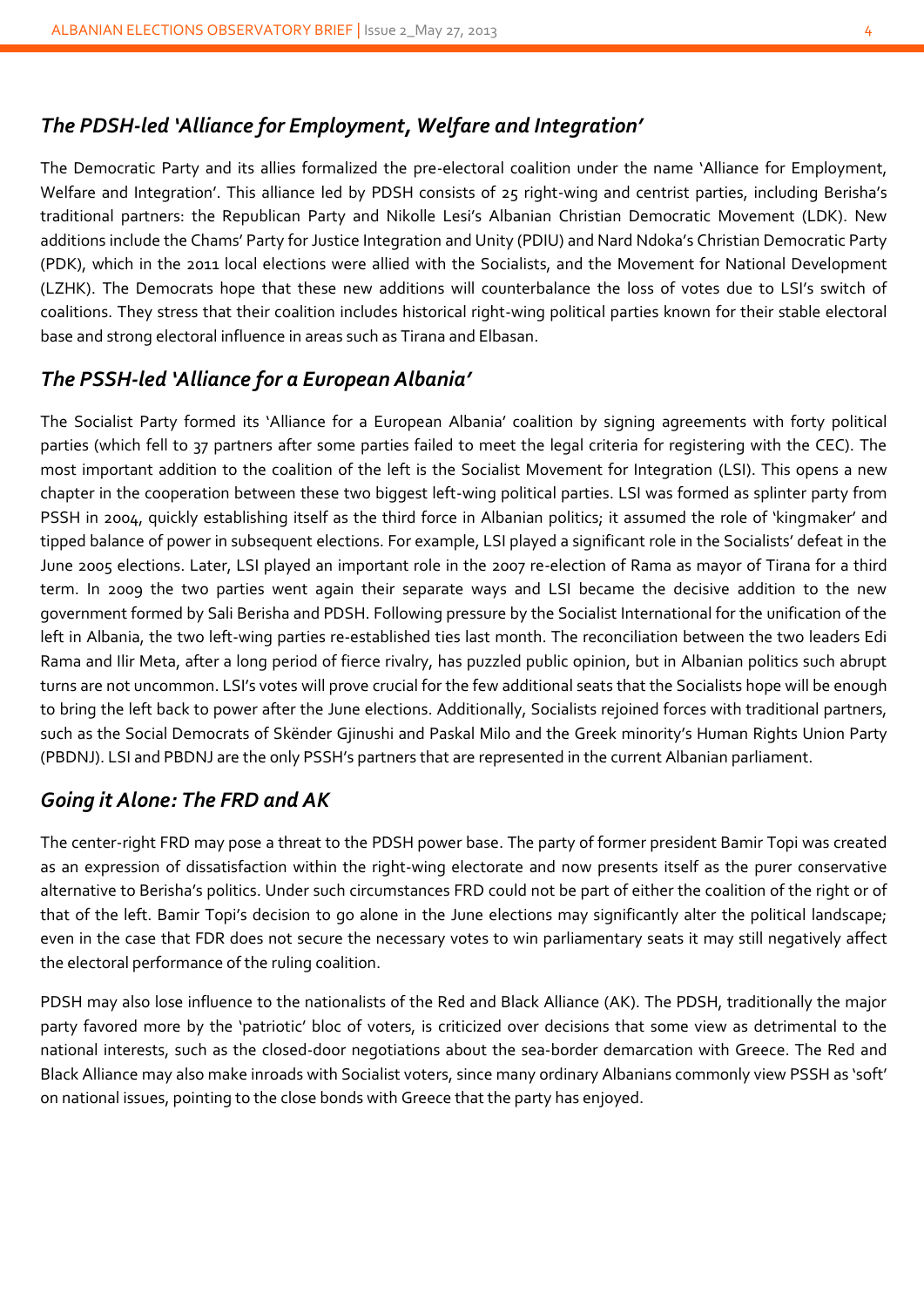### *Change or More of the Same after the June Elections? The Analysis of Four Electoral Districts*

Given the delicate electoral balance between majority and opposition, the PSSH-LSI agreement is potentially a 'game changing' development. The Socialists hope that the addition of LSI's votes will tip the balance in key races giving the opposition enough marginal seats to overthrow PDSH from government. In addition, Bamir Topi's new party FRD is also likely to sap votes from PDSH. On their part, the Democrats hope that the inclusion of the Christian Democratic Party (PDK) and the Movement for National Development (LZHK) in their coalition will partly make up for the hemorrhage of LSI and FRD votes. If the 2009 election results are any indicator, there are indeed a number of seats that will be closely fought between the centre-right and the centre-left coalitions. We present here a brief analysis of likely changes in four key Albanian electoral districts.

| Tiranë       | <b>Votes</b><br>(2009) | $\%$   | <b>Mandates</b><br>(2009) | N.<br><b>Berat</b> | <b>Votes</b><br>(2009) | $\%$     | <b>Mandates</b><br>(2009) |
|--------------|------------------------|--------|---------------------------|--------------------|------------------------|----------|---------------------------|
| <b>PDSH</b>  | 161,332                | 42.48% | 15                        | <b>PDSH</b>        | 21,805                 | 26.72%   | 3                         |
| <b>PR</b>    | 6,131                  | 1.61%  | $\mathbf{1}$              | <b>PR</b>          | 4,179                  | 5.12%    | 0                         |
| PDIU*        | 1,671                  | 0.44%  | $\mathsf{o}$              | <b>PDIU</b>        | 94                     | $0.12\%$ | $\circ$                   |
| <b>LZHK</b>  | 4,439                  | 1.17%  | $\circ$                   | <b>LZHK</b>        | 130                    | 0.16%    | $\circ$                   |
| <b>PDK</b>   | 1,826                  | 0.48%  | $\mathsf{o}$              | <b>PDK</b>         | 124                    | 0.15%    | $\circ$                   |
| <b>PSSH</b>  | 162,757                | 42.85% | 15                        | <b>PSSH</b>        | 39,390                 | 48.28%   | 4                         |
| LSI          | 17,552                 | 4.62%  | $\mathbf{1}$              | LSI                | 8,844                  | 10.84%   | $\mathbf{1}$              |
| <b>PBDNJ</b> | 2,941                  | 0.77%  | $\circ$                   | <b>PBDNJ</b>       | 126                    | 0.15%    | $\mathsf{o}$              |

In 2009, the two main parties PDSH and PSSH were neck and neck in the electoral district of Tirana. PDSH's allies LSI and PR won one seat each and thus the overall ratio of seats between the government and the Socialist opposition was 17-15. LSI's cross to the opposition strengthens the Socialist camp, while FRD is expected to win many right-wing votes in Tirana. LZHK and PDK are unlikely to counterbalance the loss of LSI and FRD votes, since the latter two parties are expected to have in Tirana among their strongest showings in the country. The changes increase the possibilities that the Socialist coalition will win one more seat at the expense of the Democrats and their allies, thus changing the ratio of seats to 17-15 for the opposition.

In the electoral district of Berat, the left-wing coalition has possibilities to increase its electoral results and to gain one more seat. In 2009, LSI had in the Berat district its strongest performance and as a result its entry in the opposition coalition is likely to significantly strengthen the anti-PDSH forces. LZHK and PDK had in 2009 very weak performance in the Berat electoral district and they not seem capable to help the Democrats to hold their forces. An optimistic but feasible scenario for the Socialist coalition would be to change the ratio of seats to 6-2 at the expense of the Democrats.

| Elbasan     | <b>Votes</b><br>(2009) | $\%$   | <b>Mandates</b><br>(2009) | which<br>Vlorë | <b>Votes</b><br>(2009) | %      | <b>Mandates</b><br>(2009) |
|-------------|------------------------|--------|---------------------------|----------------|------------------------|--------|---------------------------|
| <b>PDSH</b> | 57,035                 | 37.19% |                           | <b>PDSH</b>    | 30,310                 | 28.59% | 4                         |
| <b>PR</b>   | 3,253                  | 2.12%  | $\circ$                   | <b>PR</b>      | 1,222                  | 1.15%  | $\mathsf{o}$              |
| <b>PDIU</b> | 931                    | 0.61%  | O                         | <b>PDIU</b>    | 4,932                  | 4.65%  | 1                         |
| <b>LZHK</b> | 371                    | 0.24%  | $\circ$                   | <b>LZHK</b>    | 350                    | 0.33%  | $\circ$                   |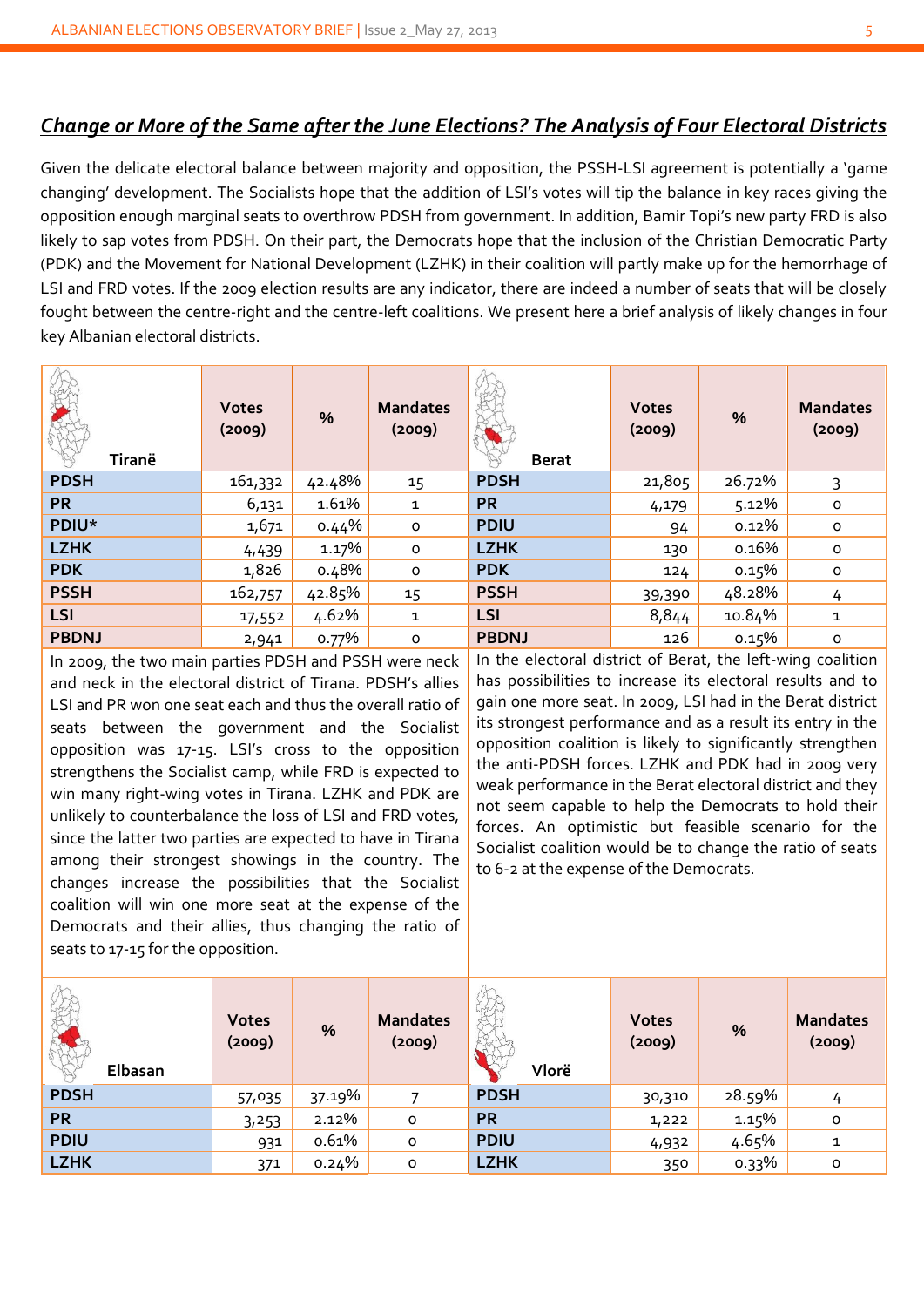| <b>PDK</b>   | 2,441  | 1.59%  | o | <b>PDK</b>   | 1,807  | 1.70%  | 0 |
|--------------|--------|--------|---|--------------|--------|--------|---|
| <b>PSSH</b>  | 67,653 | 44.12% |   | <b>PSSH</b>  | 47,284 | 44.60% |   |
| LSI          | 7,016  | 4.58%  | o | LSI          | 3,810  | 3.59%  | o |
| <b>PBDNJ</b> | 1,363  | 0.61%  | 0 | <b>PBDNJ</b> | 6,068  | 5.72%  |   |

In the electoral district of Elbasan the margin between PSSH and PDSH was in 2009 above 10,000 votes, but the 14 seats were evenly split (7-7). The Socialist-led coalition hopes to gain here one more seat at the expense of PDSH (ratio of seats 8-6). LSI's percentage in 2009 was slightly below its national average, but it will still likely contribute a good amount of votes to its new coalition. Much will depend on whether PDSH manages to maintain its numbers and to what extend it will lose votes to FRD.

In the electoral district of Vlorë, the PSSH and its ally PBDNJ won  $7$  seats in 2009 as opposed to  $5$  seats of the ruling forces (PDSH and PDIU). The two minor parties, PBDNJ (Greek minority) and PDIU (Cham community), are quite strong in this electoral district and their performance will be important for the margin of votes between the two coalitions on June  $23^{rd}$ . Additionally, observers believe that some independent candidates, including a locally-influential renegade former PSSH MP, may also attract noteworthy number of votes in this district.

**Note:** PDSH=Democratic Party of Albania, PSSH=Socialist Party of Albania, LSI=Socialist Movement for Integration, PR=Republican Party of Albania, PBDNJ=Human Right Union Party, \*PDIU=Party for Justice, Integration and Unity [In 2009 the Party for Justice and Integration was in coalition with the Democrats. In 2011 it joined the Party for Integration and Unity and together they formed the Party for Justice, Integration and Unity (PDIU)], LZHK=Movement for National Development, PDK=Christian Democratic Party of Albania.

**Source:** Central Elections Commission and Mapo Magazin[e http://www.mapo.al/2013/04/27/koalicionet-dueli-final-ne-shifra/](http://www.mapo.al/2013/04/27/koalicionet-dueli-final-ne-shifra/)

### *Conclusion*

The problematic functioning of the CEC, the party-influenced nominations of its members, and the domination of the ruling majority in its functioning have weakened the opposition's confidence in the electoral administration, giving it reason to contest the electoral results that will be announced after June 23. Albania has yet to hold elections that meet international standards, with all seven parliamentary elections since the collapse of Communism in the early 1990s plagued by allegations of ballot-stuffing and intimidation (*[see Albanian Elections Observatory Brief no.1](http://www.eliamep.gr/wp-content/uploads/2013/04/bn1.pdf)*). PM Berisha has solemnly guaranteed the fairness of the upcoming general elections. This is a crucial test of democratization and will be closely watched by the EU and the international community. However, polarisation and inflammatory rhetoric allow little room for political dialogue and compromises that could lead to the success of the electoral process. The government's promises of a smooth electoral process can be realised only if the electoral administration works properly. But, two decades after the fall of Communism, Albania still finds itself with few functioning independent institutions, and the CEC is not among them. As the key national priority of organising free and fair elections is held back by the lack of political dialogue, public trust in politicians is reaching rock bottom. Albanians are desperately in need of political representatives and democratic institutions they can trust.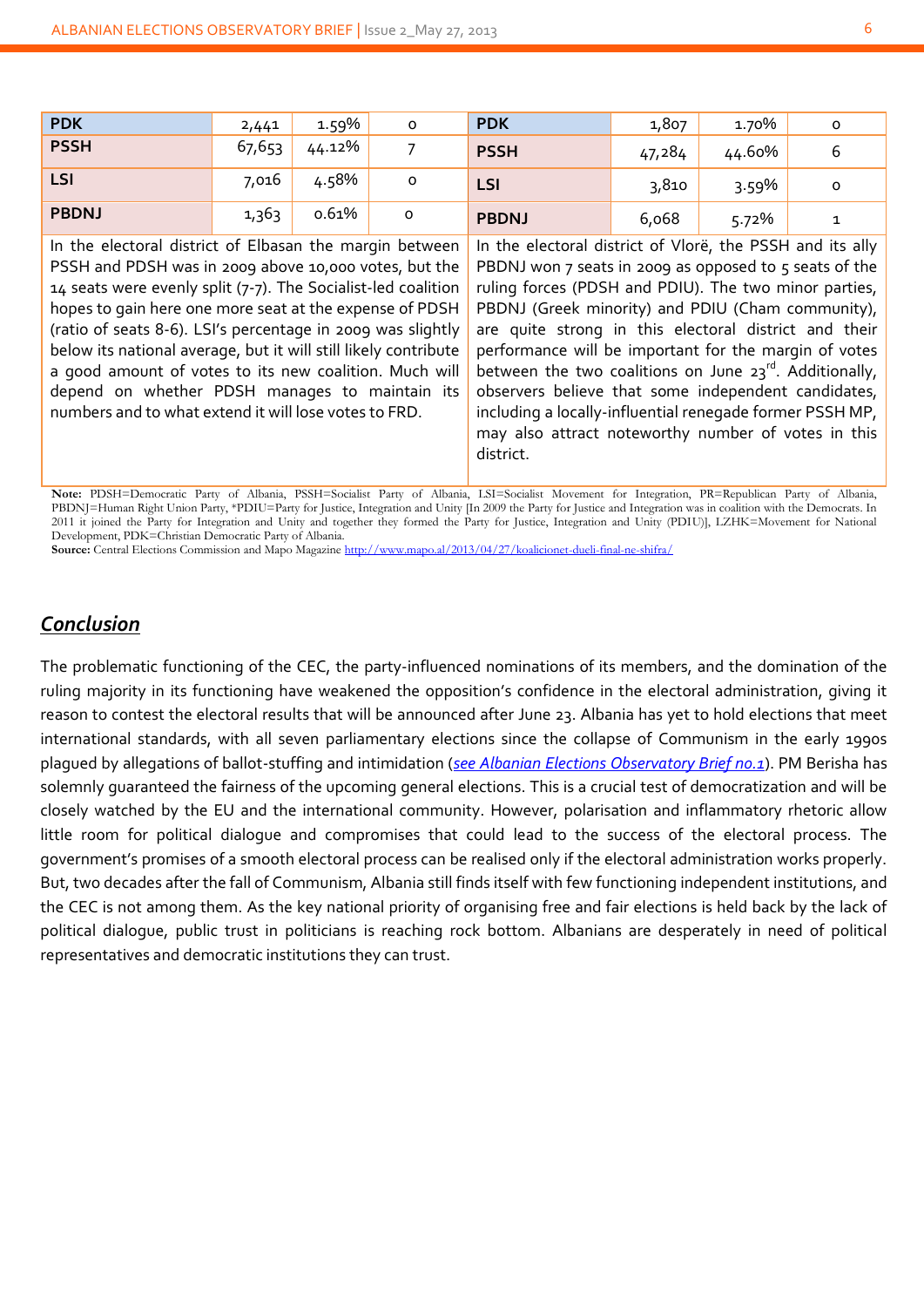### *Annex: Full list of political coalitions for June parliamentary elections*

|                                      | Alliance for a European Albania                                     |                                                    | Alliance for Employment, Welfare and Integration            |  |  |  |
|--------------------------------------|---------------------------------------------------------------------|----------------------------------------------------|-------------------------------------------------------------|--|--|--|
|                                      | The Socialist Party of Albania (PSSH)                               |                                                    | The Democratic Party of Albania (PDSH)                      |  |  |  |
|                                      | Socialist Movement for Integration (LSI)                            |                                                    | The Republican Party of Albania (PR)                        |  |  |  |
|                                      | Unity for Human Rights Party (PBDNJ)                                |                                                    | Environmentalist Agrarian Party (P.A.A.)                    |  |  |  |
| elections                            | Social Democracy Party (P.D.S)                                      |                                                    |                                                             |  |  |  |
| ल                                    | Social-Democratic Party (PSD)                                       |                                                    | The Christian Democratic Movement of Albania (L.D.K.)       |  |  |  |
|                                      |                                                                     |                                                    | Legality Movement Party (PLL)                               |  |  |  |
| Participated in 2009                 | Law and Justice Party (FLIP)<br>Christian Democratic Alliance (ADK) |                                                    | Democratic Alliance Party (AD)                              |  |  |  |
|                                      | G 99 Party (G 99)                                                   | 2009                                               | Liberal Democratic Union Party (BLD)                        |  |  |  |
|                                      | National Arber Alliance (AAK)                                       |                                                    | National Democratic Front Party (PBKD)                      |  |  |  |
|                                      | Albanian Future Party (PASH)                                        |                                                    | The Party of the Albanian National Front (P.B.K.)           |  |  |  |
|                                      | Albanian Republican Union Party (PBR)                               |                                                    | Alliance for Democracy and Solidarity Party (ADS)           |  |  |  |
|                                      | Democratic Party for Integration and Prosperity (PDIP)              |                                                    | Time of Albania Party (P.O.SH)                              |  |  |  |
| Participated in 2011 local elections | New Tolerance of Albania Party (PTR e Shqipërisë)                   | Political Parties Existed in the same Coalition in | Macedonians' Alliance for European Integration<br>(A.M.I.E) |  |  |  |
|                                      | Green Party of Albania (PGJ)                                        |                                                    | New European Democracy Party (P.D.R.E)                      |  |  |  |
|                                      | Reformed Labor Party (P.P.SH.R)                                     |                                                    | New Party of Denied Rights ((P.D.M - e Re)                  |  |  |  |
|                                      | Party for Democratic Reforms (P.R.D.SH)                             |                                                    | Movement for National Development (LZHK)                    |  |  |  |
|                                      |                                                                     |                                                    | Party for Justice, Integration and Unity (PDIU)             |  |  |  |
|                                      | Party for National Unity (PUK)                                      |                                                    | The Christian Democratic Party of Albania (PDK)             |  |  |  |
|                                      |                                                                     |                                                    | The Albanian True Path Party (P.R.V.SH.)                    |  |  |  |
|                                      | Party for Migrants' Rights (P.M.D.E)                                |                                                    | Albanian Democratic Union Party (PBD)                       |  |  |  |
|                                      | Moderate Socialist Party (PSM)<br>The Road of Freedom Party (PRRL)  |                                                    | Conservative Party of Albania (Kons)                        |  |  |  |
|                                      |                                                                     |                                                    | Denied Rights Party (P.D.M.)                                |  |  |  |
|                                      | People with Disabilities Party (PPAK)                               |                                                    | Ethnic Greek Minority for the Future (MEGA)                 |  |  |  |
|                                      | People's Alliance Party (AP)                                        |                                                    | People's Union of Pensioners Party (PBPPSH)                 |  |  |  |
|                                      | <b>National Conciliation Party (P.P.K)</b>                          | New comers Political Parties                       |                                                             |  |  |  |
|                                      | <b>Environmentalist Party (PA)</b>                                  |                                                    | Movement for New Albania Party (PLSHR)                      |  |  |  |
|                                      |                                                                     |                                                    | The Party of the Albanian Emigration (PESH)                 |  |  |  |
|                                      | Alliance for Equality and European Justice Party (ABDE)             |                                                    | <b>Political Parties Outside Coalitions</b>                 |  |  |  |
|                                      |                                                                     |                                                    | Red and Black Alliance (AK)                                 |  |  |  |
|                                      | Albanian Affairs Party (PÇSH)                                       | New Democratic Spirit (FRD)                        |                                                             |  |  |  |
| experience                           | Communist Party of Albania November 8 (PKSH-8                       | Union for Justice and Development (LDP)            |                                                             |  |  |  |
|                                      | Nëntori)                                                            |                                                    | The Christian Democratic People's Party (PPKD               |  |  |  |
| Without electoral                    | Christian-Democrat Party (PKDSH)                                    |                                                    | <b>Independent Candidates</b>                               |  |  |  |
|                                      | Labor Party of Albania (P.P.SH)                                     |                                                    | Dritan Prifti (Fier)                                        |  |  |  |
|                                      | Albanians' Movement for Justice (LDSH)                              |                                                    | Arben Malaj (Vlorë)                                         |  |  |  |
|                                      | Right-Wing Liberal Thought Party (MDL)                              |                                                    | Laureta Gjoni (Vlorë)                                       |  |  |  |
|                                      | Democratic Movement for Change Party (PLDN)                         |                                                    |                                                             |  |  |  |
|                                      | The Labor Movement Party of Albania (P.L.P.SH)                      |                                                    |                                                             |  |  |  |
|                                      | Social Labor party of Albania (PSP)                                 |                                                    |                                                             |  |  |  |
|                                      | Albanian Homeland Party (PSHA)                                      |                                                    |                                                             |  |  |  |
|                                      | Communist Party of Albania (PKSH)                                   |                                                    |                                                             |  |  |  |
|                                      | The Real Socialist Party (PSV91) *                                  |                                                    |                                                             |  |  |  |

**\*Note:** PSV91 joined the Socialist Party